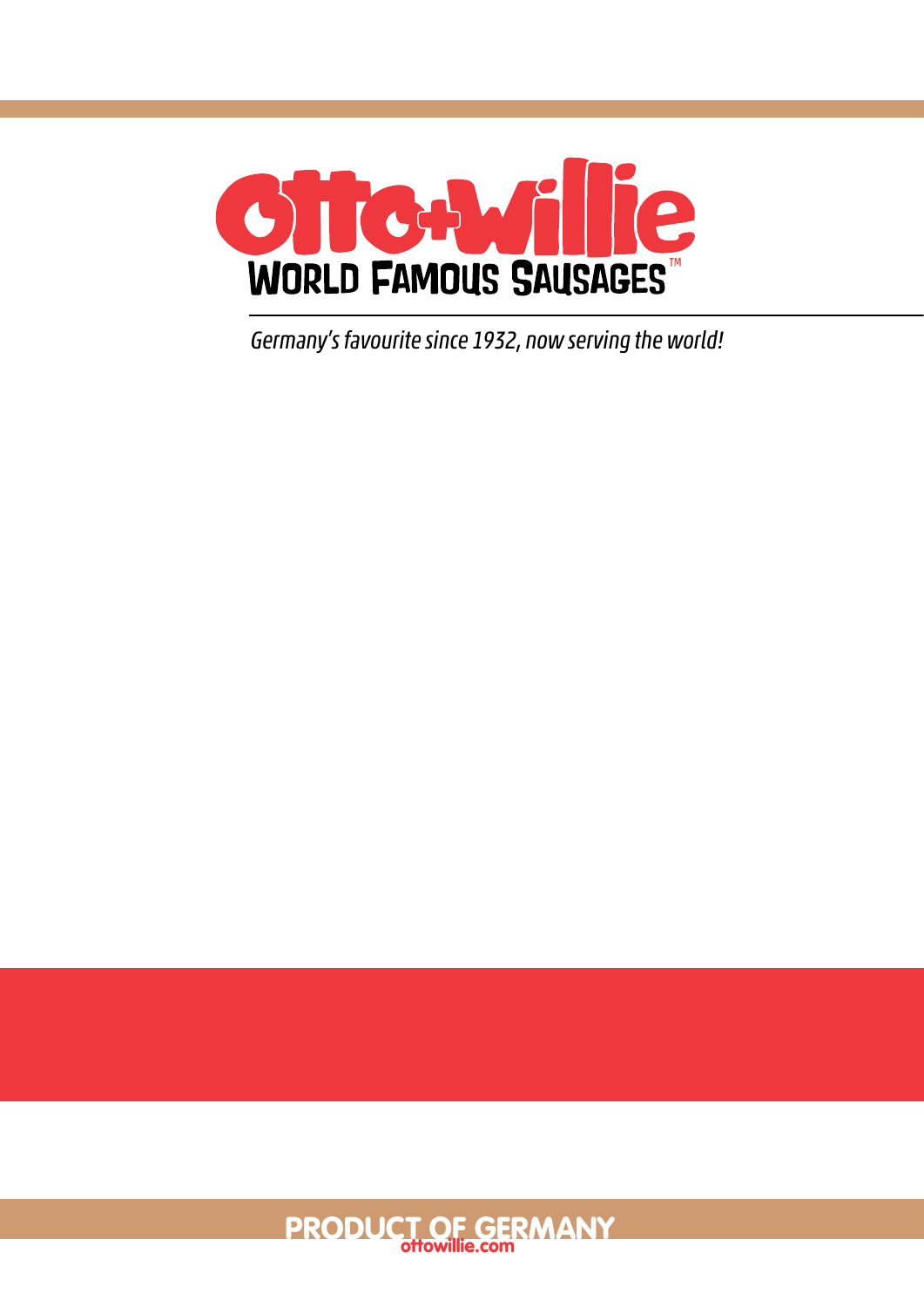**Otto+Willie** *is committed to preserving nature and treating our natural resources with respect.* 

 *We also support international Retailers, Wholesalers and Distributors by providing innovative and environmentally friendly packaging types that* do not require refrigeration — saving our precious  *energy resources at the critical points of transport and storage, as well as at the end-consumer level.*

*We are also ambassadors to the German butcher trade, by showcasing family, regional and national recipes and ingredients to the international market.*

*We further support all our clientele by jointly developing*  products and packaging styles and technologies *all designed to ensure maximum customer satisfaction.*

*We believe that by nourishing people while sustaining our*  resources, everyone wins — communities are enriched, employees inspired and our customers enjoy the benefits.

**Otto+Willie** *CEO / Peter Röhrig*





**Otto Röhrig Wilhelm Röhrig**

ottowillie.com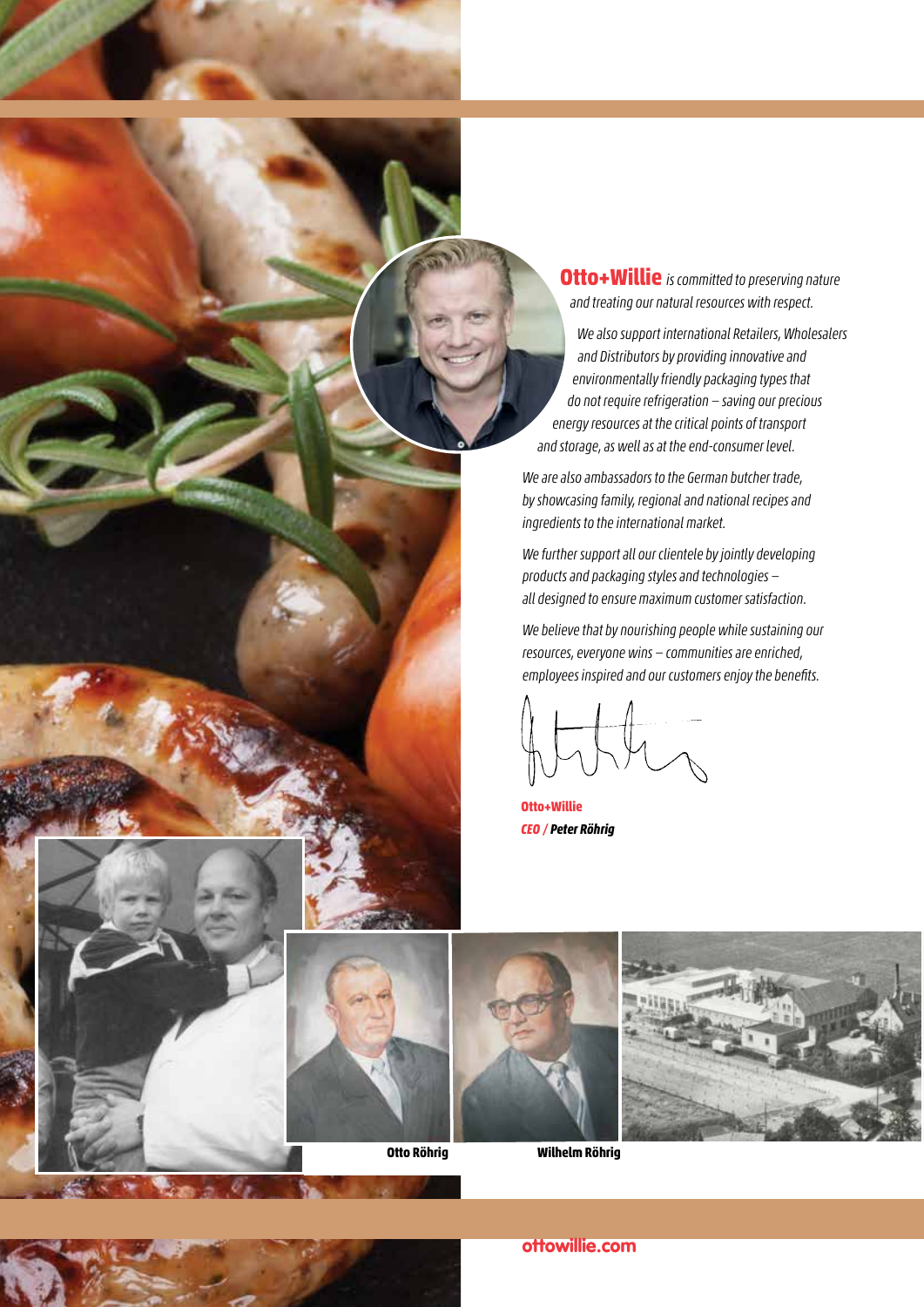

## **Quality Starts at the Source**

**Otto+Willie** starts with the best meats and ingredients available to our master butchers in Germany. Our products are made from selected regionally sourced and imported ingredients that are traceable to the producer according to German Food Law.

Germany is a recognised major grower, producer, consumer and exporter of meat products, and **Otto+Willie** are located at the heartland of sustainable farming in Northern Germany.

With respect to our natural resources, our mission is to sustainably provide future generations with the joy of consuming high-quality meat products at reasonable prices.



# *Germany's favourite since 1932, now serving the world!*

## **A Century of Skill+Tradition**

With humble beginnings in the 1930's master butchers Otto and Wilhelm Röhrig grew a village butcher shop to a European-wide manufacturer during the postwar period. The next generation, led by Helmuth Röhrig and his brothers, then pioneered the use of industrial standard machinery which led to the exporting of products to the Asia Pacific Region, Middle East and Africa.

Today's generation Peter and Kathrin Röhrig are growing the business to become a truly international ambassador of the German butcher trade.

Our 100-year-old family recipes make use of special choices of herbs and spices which ensure we are creating products with unique and rich flavours.

## **Modern+Flexible Production**

We take great pride in delivering almost a century of world class results. To achieve this we work to the highest standards in the industry.

That is why **Otto+Willie** products are only manufactured in approved food manufacturing production facilities complying with

- International Food Standards (IFS) BRC
- HACCP Halal Certifications.

### **Innovative Packaging for Dynamic Lifestyles**

Included within our manufacturing lines are multiple packing options. These allow us extraordinary capabilities to cater for almost every market, consumer and personal preferences.

Integrating the latest technologies to achieve products that do not require refrigeration in the storage transport and storage process we have developed new packaging types such as sterile casings, vacuum foils that are shelf stable up to 12 months in ambient conditions.

We are also continuing with our more traditional packaging types like cans and glass jars that will give the consumer at least 24 month of shelf life in ambient conditions.

In addition, our capabilities extend to product sizing thus allowing completely customisable products.



PRODUCT OF GERMANY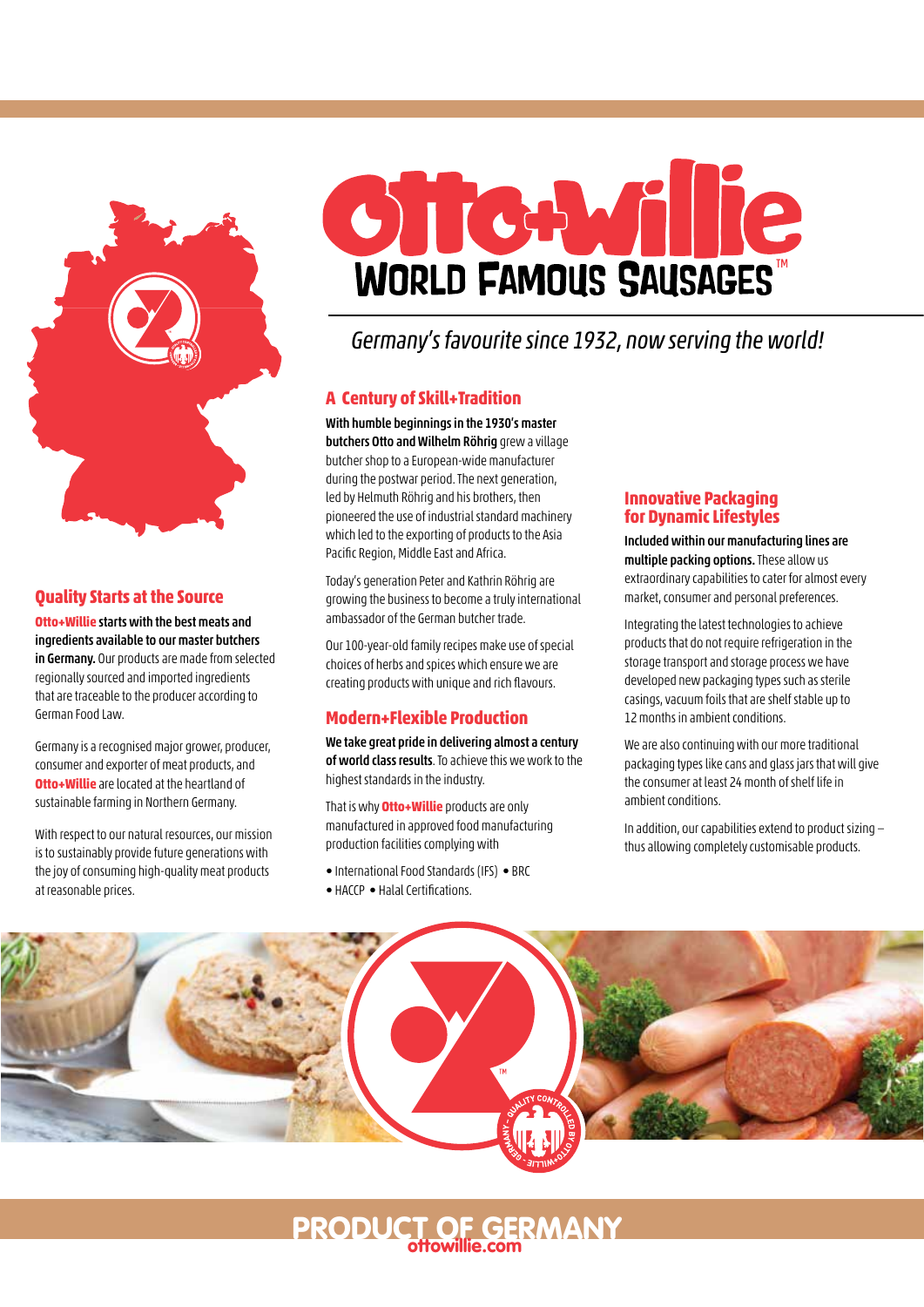✔ Standard Label Design by Otto+Willie ✔ Labels can be Customised

✔ Wide Variety of Sizes+Weights for SKUs

 $\blacktriangleright$  Export+Shelf-Ready Trays Available  $\blacktriangleright$  Shelf-Stable Without Refrigeration **►** Products can be Halal Certified



**◆ Made in Germany** 



Packaging Type

Ring Pull Can (sml)

Ring Pull Can (med)



(tall)





Glass Jar (sml)

Glass Jar (tall) *24 Months*

Shelf Life *— without refrigeration* Frankfurter/Hot Dog ✔ ✔ ✔ Wiener Würstchen ✔ ✔ ✔ Bockwurst ✔ ✔ ✔ Krakauer **Indiana de Later de Later de Later de Later de Later de Later de Later de Later de Later de Later de** Cocktail Würstchen **Bratwurst Schinkengriller Käsegriller** Nürnberger Sausages ✔ Weisswurst **Currywurst** Salami Leberwurst-Hildesheim Style Jagdwurst ✔ ✔ ✔ ✔ Lyoner Sausage *V* Mortadella **XXXIII VIII VIII VIII VIII VIII V** Bierwurst/Strassburg Kochsalami **/ / / / / / / /** / / Pork In Its Own Juice Beef In Its Own Juice ✔ ✔ ✔ ✔ ✔ Goulash Varieties **The Coulash Varieties And Coulash Varieties** Meatball Varieties **& Paris and Paris and Paris and Paris and Paris and Paris and Paris and Paris and Paris and** Currywurst In Sauce *N* Corned Beef *V* **V V V V V V V V** Luncheon Meat *24 Months 24 Months 24 Months 24 Months*

info@ottowillie.com contact us today for sales+product information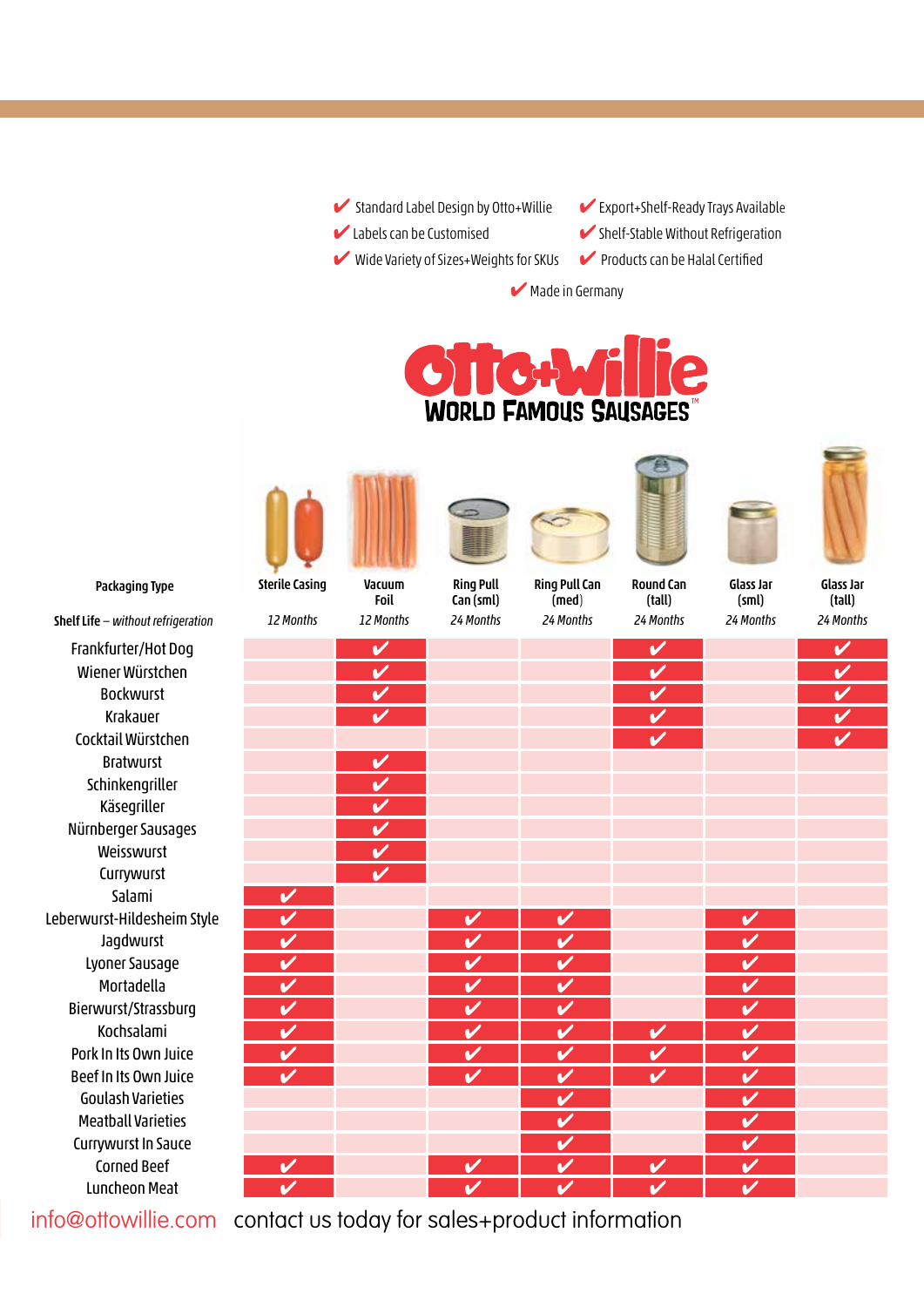

*Germany's favourite since 1932, now serving the world!*

### **Private Label / Product Development**

Our state-of-the-art production facilities allow **Otto+Willie** to create custom recipes or duplicate an existing product on site. We can also custom package with your private label. Your product, your package, and the confidence that comes with **Otto+Willie** quality.

Through collaboration we can work with you to develop a product brief, assist in packaging and provide the logistics that will give you end-to-end solutions.

If you are looking for a partner to enhance your existing product line-up or drive brand excitement and sales with new products — with **Otto+Willie** you can partner with confidence.

PRODUCT OF GERM